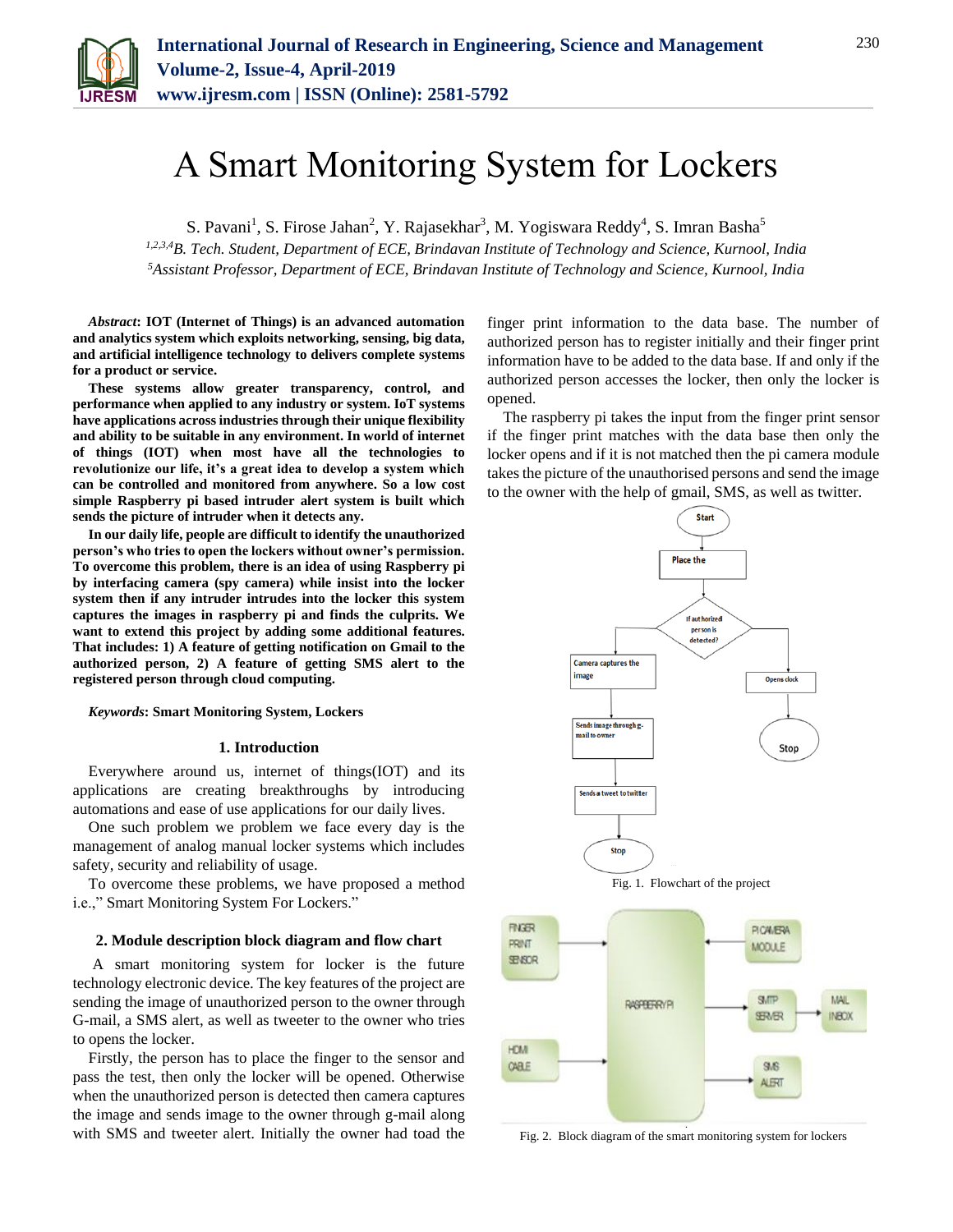



Fig. 3. Raspberry Pi

The Raspberry Pi is a credit-card sized computer that plugs into your TV and a keyboard. It is a capable little computer which can be used in electronics projects, and for many of the things that your desktop PC does, like spreadsheets, wordprocessing and games. It also plays high-definition video. We want to see it being used by kids all over the world to learn how computers work, how to manipulate the electronic world around them, and how to program.

*Specifications:*

- Chip Broadcom : BCM2835 SoC
- Core architecture : ARM11

• CPU : 700 MHz Low Power ARM1176JZFS *Applications Processor:*

• GPU : Dual Core Video Core IV® Multimedia Co-Processor Provides Open GL ES 2.0, hardware-accelerated OpenVG, and 1080p30 H.264 high-profile decode Capable of 1Gpixel/s, 1.5Gtexel/s or 24GFLOPs with texture filtering and DMA infrastructure

• Memory : 512MB SDRAM

• Operating System : Boots from Micro SD card, running a version of the Linux operating system

- Dimensions :  $85 \times 56 \times 17$ mm
- Power : Micro USB socket 5V, 2A

*Connectors:* 

• Ethernet : 10/100 BaseT Ethernet socket

• Video Output : HDMI (rev 1.3 & 1.4)

Composite RCA (PAL and NTSC)

- Audio Output : 3.5mm jack, HDMI
- USB : 4 x USB 2.0 Connector

• GPIO Connector : 40-pin 2.54 mm (100 mil) expansion

header: 2x20 strip Providing 27 GPIO pins as well as +3.3 V, +5 V and GND supply lines

• Camera Connector : 15-pin MIPI Camera Serial Interface (CSI-2)

• JTAG : Not populated

• Display Connector: Display Serial Interface (DSI) 15-way flat flex cable connector with two data lanes and a clock lane

• Memory Card Slot: Micro SDIO

*General Purpose I/O (GPIO):*

On the technical features of the GPIO pins available on BCM2835 in general. For usage examples, see the GPIO Usage section. When reading this page, reference should be made to

the BCM2835 ARM Peripherals Datasheet, section 6.

GPIO pins can be configured as either general-purpose input, general-purpose output or as one of up to 6 special alternate settings, the functions of which are pin-dependant.

There are 3 GPIO banks on BCM2835. Each of the 3 banks has its own VDD input pin. On Raspberry Pi, all GPIO banks are supplied from 3.3V. Connection of a GPIO to a voltage higher than 3.3V will likely destroy the GPIO block within the SoC.

A selection of pins from Bank 0 is available on the P1 header on Raspberry Pi.

The GPIO peripheral has three dedicated interrupt lines. These lines are triggered by the setting of bits in the event detect status register. Each bank has its' own interrupt line with the third line shared between all bits.

The Alternate function table also has the pull state (pullup/pull-down) which is applied after a power down.



Fig. 4. GPIO pins of Raspberry pi



Fig. 5. Finger print sensor (R307)

This is a finger print sensor module with TTL UART interface. The user can store the finger print data in the module and can configure it in 1:1 or 1: N mode for identifying the person. The FP module can directly interface with 3v3 Microcontroller. A level converter (like MAX232) is required for interfacing with PC.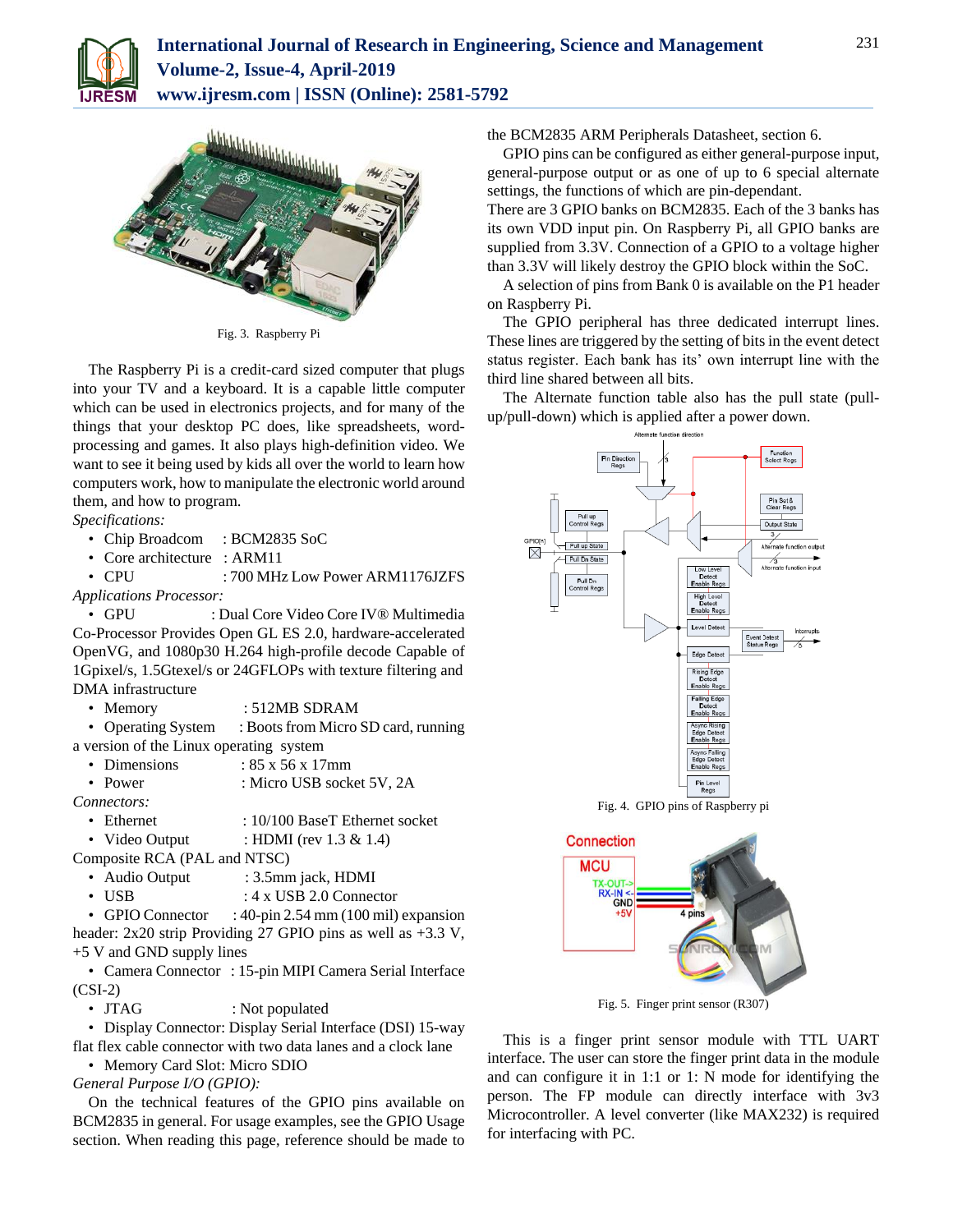

R307 Fingerprint Module consists of optical fingerprint sensor, high-speed DSP processor, high-performance fingerprint alignment algorithm, high-capacity FLASH chips and other hardware and software composition, stable performance, simple structure, with fingerprint entry, image processing, fingerprint matching, search and template storage and other functions.

The R307 fingerprint module has two interface TTL UART and USB2.0, USB2.0 interface can be connected to the computer; RS232 interface is a TTL level, the default baud rate is 57600, can be changed, refer to a communication protocol; can and microcontroller, such as ARM, DSP and other serial devices with a connection, 3.3V 5V microcontroller can be connected directly. Needs to connect the computer level conversion, level conversion note, embodiments such as a MAX232 circuit.

## *A. Pin outs*

Pin# Pin NameDetails

- 1. 5V Regulated 5V DC
- 2. GND Common Ground
- 3. TXD Data output Connect to MCU RX
- 4. RXD Data Input Connect to MCU TX
- 5. TOUCHActive Low output when there is touch on sensor by finger
- 6. 3.3V Use this wire to give 3.3V to sensor instead of 5V
- 7. USB Cable Connections are 5V/D+/D-/GND (Optional)

## *Features:*

- Supply voltage: DC  $4.2 \sim 6.0V$
- Supply current: Working current: 50mA (typical) Peak current: 80mA
- Fingerprint image input time:  $< 0.3$  seconds
- Window area: 14x18 mm
- Matching method: Comparison method (1:1)
- Search method  $(1: N)$
- Characteristic file: 256 bytes
- Template file: 512 bytes
- Storage capacity: 1000 pieces
- Security Level: Five (from low to high: 1,2,3,4,5)
- Fake rate  $(FAR): <0.001\%$
- Refusal rate (FRR): <1.0%
- Search time: <1.0 seconds (1: 1000 hours, mean value)
- Host interface: UART \ USB1.1
- Communication baud rate (UART): (9600xN) bps Where  $N = 1 \sim 12$  (default  $N = 6$ , i.e. 57600bps)
- Working environment: Temperature: -20 ℃ +40 ℃ Relative humidity: 40% RH-85% RH (no condensation)
- Storage environment: Temperature: -40 ℃ +85 ℃ Relative humidity: <85

## *Pi Camera Module:*

The Raspberry Pi Camera Module is a 5MP CMOS camera with a fixed focus lens that is capable of capturing still images as well as high definition video. Stills are captured at a resolution of 2592 x 1944, while video is supported at 1080p at 30 FPS, 720p at 60 FPS and 640x480 at 60 or 90 FPS. The camera is supported in the latest version of Raspbian, Raspberry Pi's preferred operating system.



Fig. 6. Pi camera module

## *Features:*

- $\bullet$  1.4 µm X 1.4 µm pixel with OmniBSI technology for high performance (high sensitivity, low crosstalk, low noise)
- Optical size of 1/4"
- Automatic image control functions
- Automatic exposure control (AEC)
- Automatic white balance (AWB)
- Automatic band filter (ABF)
- Automatic 50/60 Hz luminance detection
- Automatic black level calibration (ABLC)
- Programmable controls for frame rate, AEC/AGC 16 zone size/position/weight control, mirror and flip, cropping, windowing, and panning
- Digital video port (DVP) parallel output interface
- 32 bytes of embedded one-time programmable (OTP) memory
- Raspberry Pi Camera Module Setup

## *Outputs:*

| $\leftarrow$ VK-047015                                          | ă                           |
|-----------------------------------------------------------------|-----------------------------|
| Thursday, Yesterday                                             |                             |
| <b>UNAUTHORIZED ACTION AT</b><br><b>LOCKER</b>                  |                             |
| 1:49 PM                                                         |                             |
|                                                                 |                             |
|                                                                 |                             |
|                                                                 |                             |
|                                                                 |                             |
|                                                                 |                             |
|                                                                 |                             |
|                                                                 |                             |
|                                                                 |                             |
|                                                                 |                             |
|                                                                 |                             |
| ⊕<br>Text message                                               | $\odot$<br>$\triangleright$ |
| ◁                                                               | п                           |
| $\mathbf{E}^{\text{max}}$<br>$CIM C + 11 - 1$<br>$\overline{ }$ |                             |

Fig. 7. SMS to the owner